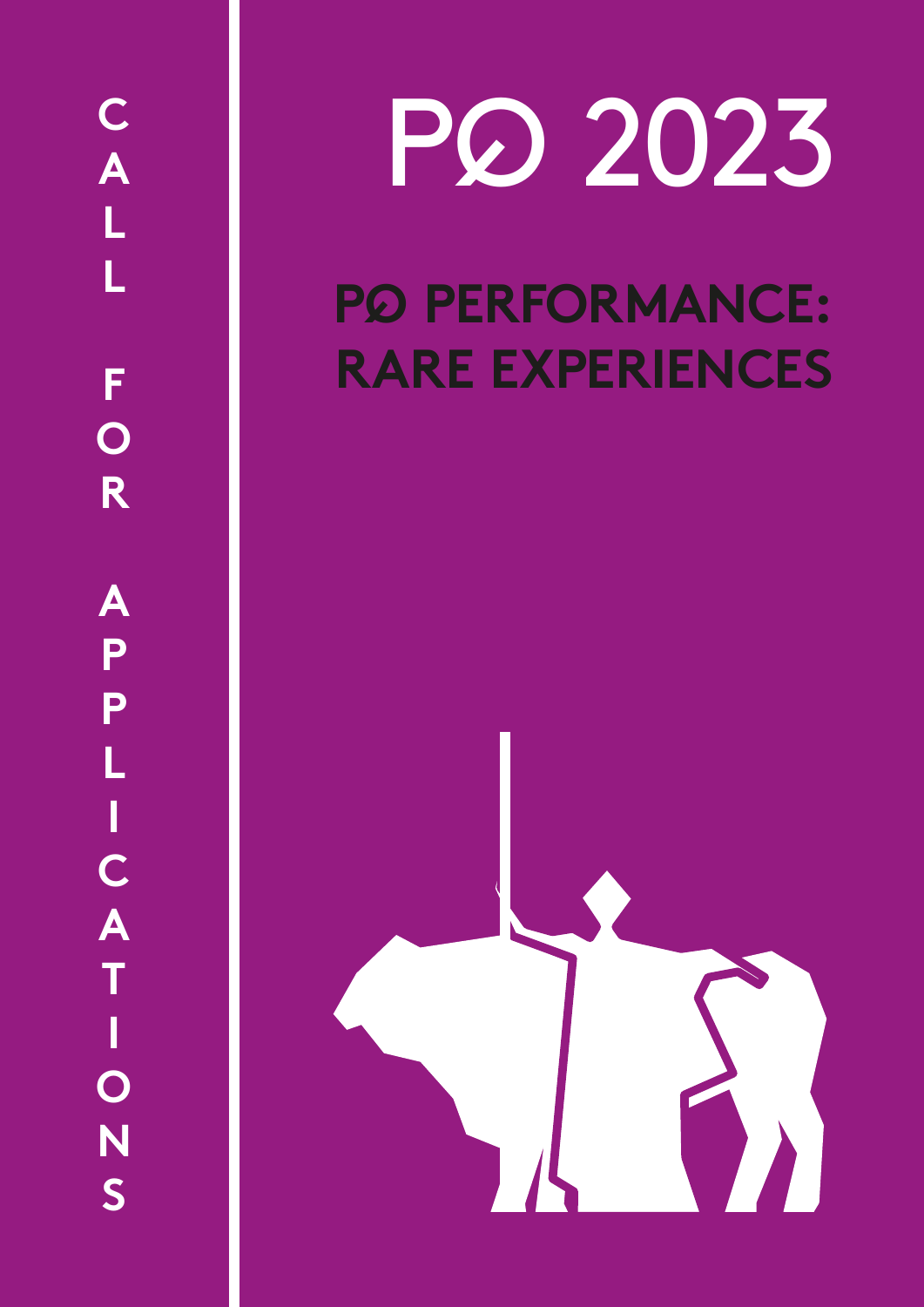### **VITAL INFORMATION**

### **To Submit Applications**

Please, fill out the **[application form](https://docs.google.com/forms/d/e/1FAIpQLSf6EvdhgrloBlz-2RgX1k7iek3GQt4lynirCvW3AmIUB_4ISw/viewform?usp=sf_link)**.

#### **Dates**

Call published: **31 October 2021** Deadline for submission: **31 January 2022** Official announcement of included performances: **31 May 2022** 15th Edition of the Prague Quadrennial: **8–18 June 2023**

#### **Curator**

Carolina E. Santo

 $\blacklozenge$  Submission contact first name

 $\blacklozenge$  Submission contact

The Prague Quadrennial of Performance Design and Space invites proposals for PQ Performance. PQ Performance is a curated, non-competitive project that is part of the Prague Quadrennial Festival that will take place 8–18 June 2023 in Prague. Proposals are accepted from performance designers, directors, choreographers, performers and artists of all career levels, without any age limit. Students can apply to the PQ Studio Stage open call.

All performance formats operating scenographically will be considered. These include but are not restricted to site-specific, durational, conceptual, walking, running, sitting, visual performances, dance, theatre, puppet theatre, opera, and ritual.

#### **Submission Requirements**

phone number

| $\blacklozenge$ Submission contact | ♦ Submission contact |
|------------------------------------|----------------------|
| surname                            | email address        |
| $\blacklozenge$ Submission contact | ♦ Submission contact |
| mailing address                    | biography            |

 $\triangle$  Submission mailing addre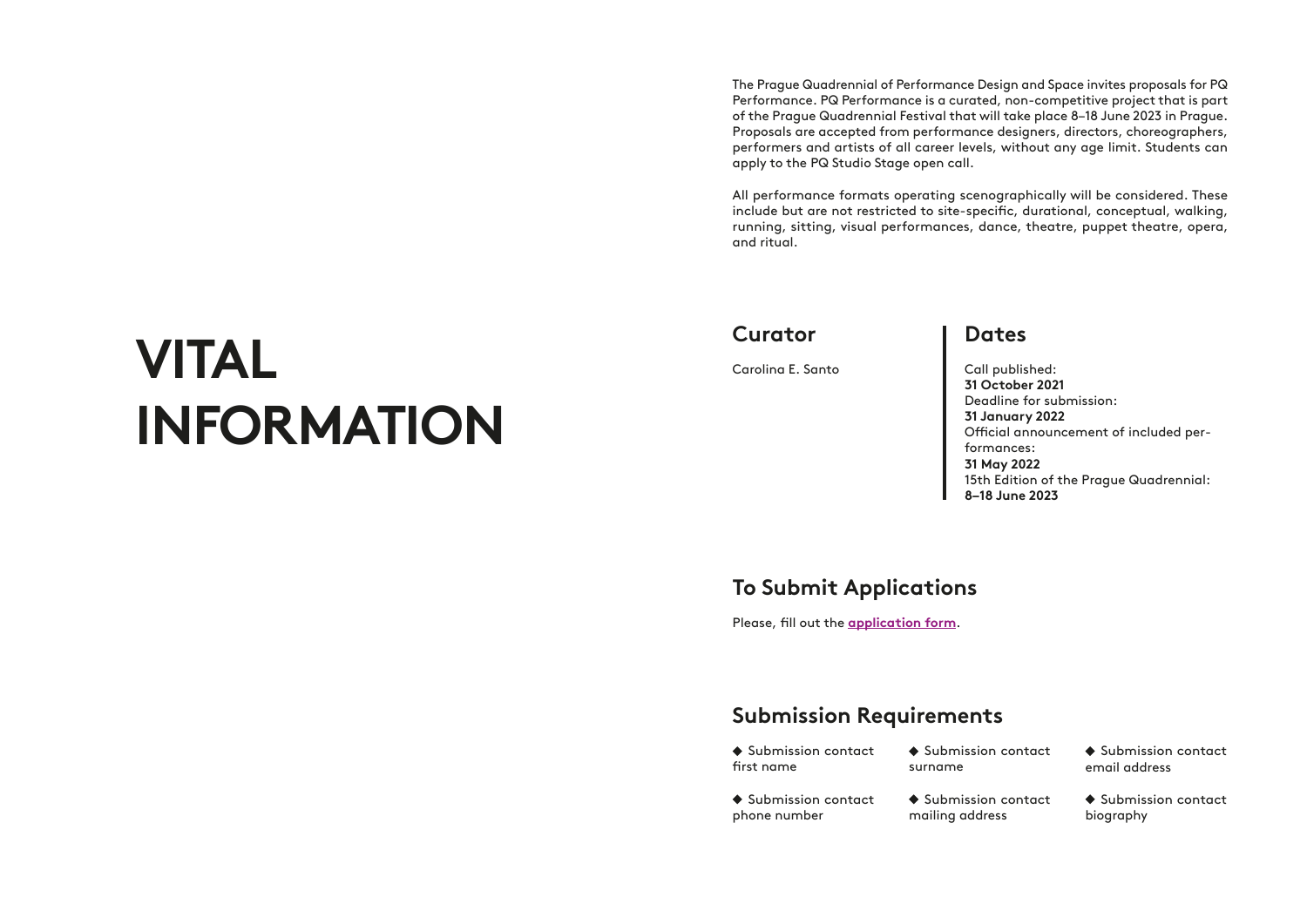#### **Please Note**

PQ will contribute to the expenses of a small number of projects. PQ cannot cover the expenses or production costs for every participating artist or com-

#### **Submission Details**

Applicants should provide the submission form filled with the following information written in English, French or Portuguese:

- A written proposal of up to 500 words specifying the desired venue and how your performance responds to the space in terms of scenography
- A short biography of up to 250 words of the artist or company
- Link to a website or another platform displaying mediated files (audio, video, image) referring to previous, current or the proposed work itself
- Any non-English film should be subtitled in English
- 
- ◆ Collaborators → Organization → Website links

◆ Video Author/Makers (if relevant)

◆ Sound recording Author/Makers (if relevant)

◆ Planned duration of your performance

#### **Planned Locations of PQ Performances**

All performance venues are outdoors, except for the National Gallery.

- The Prague Market (Pražská Tržnice)
- National Gallery / Veletržní palác
- ◆ Paths connecting different venues of the PQ
- Green city zones such as Letná Park, the Vltava River, etc.

pany, who will need to be self funded. By selecting participating artists more than a year before the festival, it is our hope that participants will have the opportunity to secure funding from other organizations or grant bodies. PQ can provide needed documentation and letters of invitation in support of any grant applications undertaken by participants.

You can also send the application via email **[call@pq.cz](mailto:call%40pq.cz?subject=)** in case you have trouble filling in the form.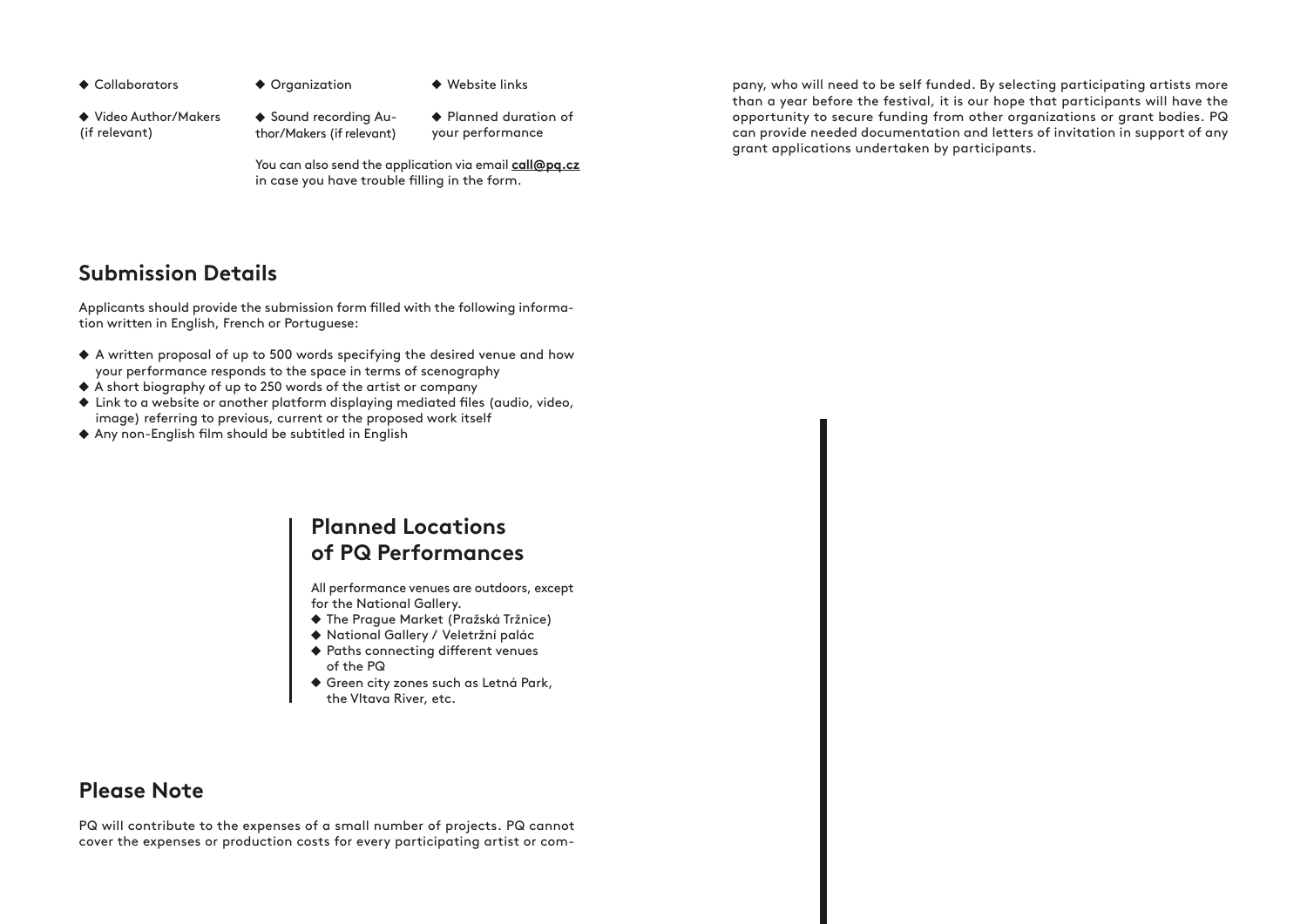### **CONTEXT**

Organized by the Ministry of Culture of the Czech Republic and realized by the Arts and Theatre Institute, the Prague Quadrennial of Performance Design and Space is the largest international festival event dedicated to scenography, performance design and theatre architecture. Since 1967 PQ has been an exchange, networking and educational platform exploring the best works in scenography and design for performance.

While celebrating the diverse forms of performance design/scenography around the globe, the Prague Quadrennial strives to present it as an art form concerned with the creation of holistic performance environments, not just decorative backgrounds; these performative spaces creatively respond to current issues of our world, ask important questions, and invite us to participate in unique moments. Every four years, PQ's central curatorial concept shapes the festival and offers its participants a fresh look at the artistic reflection of our times in performance designs and scenographies.

The 2023 edition will recognize the need to experience performance design/scenography in its performative format: live and with audience engagement. Our recognition of these predominant trends has led us to rename PQ a festival rather than an exhibition.

#### **Curator**

#### **About P Q**

Carolina E. Santo designs for theatre and performance. Her research has been supported by the Calouste Gulbenkian and the Portuguese Science and Technology Foundations. She completed a master's degree at the Zürich University of the Arts and a PhD at the University of Vienna.

Addressing scenography from a philosophical point of view has redefined her work as Geoscenography, suggesting that performance can reaffirm or renegotiate the notions of space, place and territory. Her site-specific and participatory performances develop complex spatial narratives for alternative productions of knowledge.

Her work has been presented at the Teatro Nacional D. Maria II in Lisbon, Nuit Blanche in Paris, Center of Contemporary Arts Magasin des Horizons in Grenoble, Site Specific Performance Festival at the Prague Quadrennial 2019. She has participated in several international conferences specialized in theatre and performance (IFTR, PSI, PQ, UDS) and also published internationally (Terre Urbaine, Routledge, Eres, Patrick Frey).

Her teaching experience includes visiting lectures at the Haute école de théâtre de Lausanne, La Manufacture; Université de la Sorbonne Nouvelle; Université Paris 8; University of Regina, Canada; UTS Sydney, Australia; and Bratislava Academy of Fine Arts and Design, Slovakia.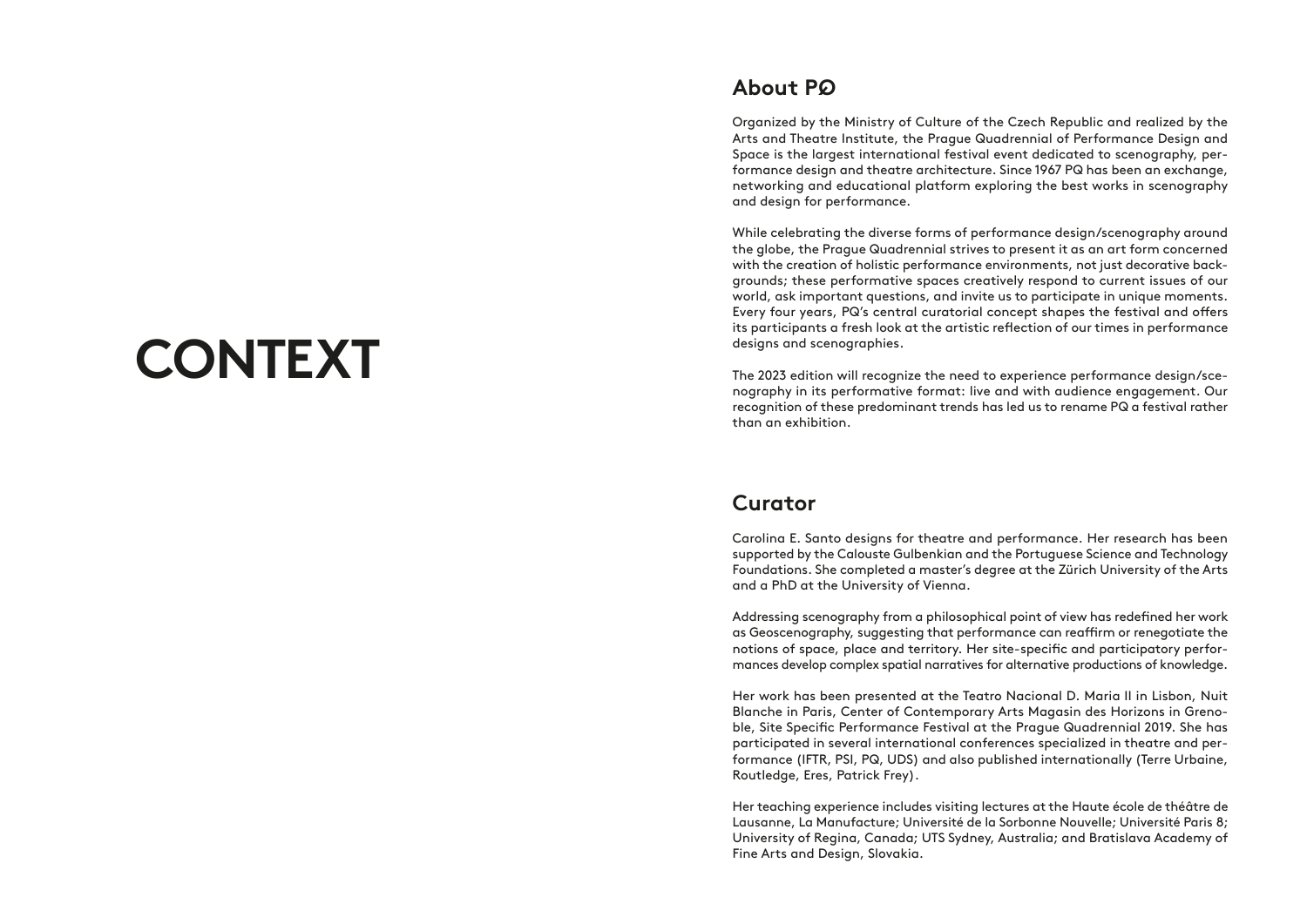### **CURATORIAL CONCEPT**

Imagine a place where you can practice acrobatics, find your scuba diving gear, buy fresh fruit and vegetables from a local farmers market, purchase a hammer, a new carpet, or the latest laptop; meet your friends at the café, go to the theatre or a rock opera concert after having dinner on the terrace of a smokey food truck, while a Hollywood production is being filmed. And if you peel back the layers, be prepared to exhume ghosts and unveil the darker usages of this space. Welcome to the main venue of PQ 2023, Pražská tržnice, a city within a city opening to multiple possible worlds!

This is a call for inventive and resourceful artists to celebrate life as a rare experience of encounters. We encourage you to explore the potentials of performance as a scenographic ability to imagine, create and express new realities within existing realities, devise rare experiences and stage singular possible worlds – past, present or future. Let the vibrancy of this location defy the periods of forced isolation we have all experienced, in which mundane objects and everyday gestures of domestic life blended with our deepest fears, frustrations, and anxieties. How can we explore the humane potential of performance to celebrate the experience of being together in the world? How can we foresee the future of theatre and performance as a sustainable practice of encounters?

Think of what needs to be performed urgently. This is a moment for phenomenal states of presence and collective assemblages. Take responsibility, take care, be attentive to the connections between living systems as ecosystems and while doing so, let your secretive-, personal-, inner-, local-world become part of the world. Let these encounters inspire future presents. Let your performance reveal the potentials of space. Spread the space within you, expand it, share it and explore these rare experiences.

Bring your world to PQ23!

– **Carolina E. Santo**, PQ Performance Curator

#### **RARE Experiences**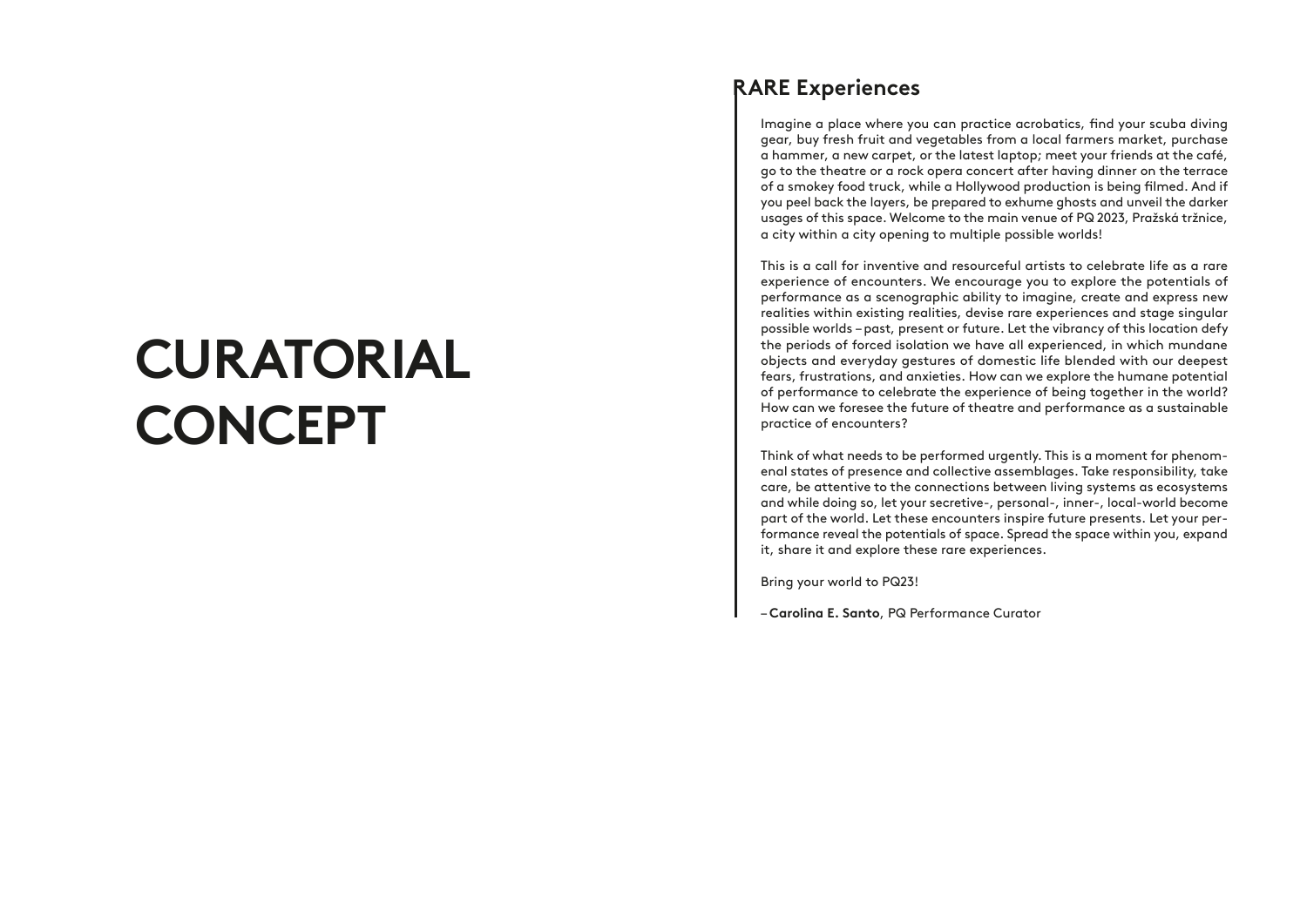Imaginez un lieu où vous pouvez vous entraîner à l'acrobatie, trouver votre équipement de plongée sous-marine, acheter des fruits et légumes à des producteurs locaux, vous procurer un marteau, un nouveau tapis ou le dernier ordinateur portable ; retrouver vos amis au café, aller au théâtre ou écouter un concert d'opéra rock après avoir dîné sur la terrasse d'un food truck enfumé, alors qu'une production hollywoodienne est en cours de tournage. Et si ce lieu vous intrigue, vous pouvez mener l'enquête pour réveiller ses fantômes et en dévoiler des usages plus sombres. Bienvenue au marché de Prague (Pražská Tržnice), qui accueillera la prochaine PQ23, une ville dans la ville où tous les mondes semblent possibles.

Ceci est un appel à célébrer la vie et à chérir la rareté de nos rencontres. Nous vous invitons à explorer le potentiel scénographique de la performance pour imaginer de nouvelles réalités, et créer des expériences communes qui mettent en scène la singularité des mondes possibles - passé, présent, futur. Laissons la vibration extravagante du marché de Prague éclipser les périodes de confinement forcé que nous avons tous endurées, et qui ont laissé nos peurs, nos frustrations et nos angoisses les plus profondes contaminer nos gestes quotidiens jusque dans nos espaces domestiques. Comment la performance peut-elle célébrer cette expérience unique d'être ensemble au monde ? Comment pouvons-nous envisager l'avenir durable du théâtre et de la performance en tant que possibilités de mise en commun et de rassemblement ?

Pensons à ce qui doit être raconté de toute urgence comme un acte de partage. Le temps est venu de créer des états de présence phénoménale et des expériences communes, mais aussi d'assumer nos responsabilités, de prendre soin de nous et des autres, d'être attentifs aux relations interespèces comme écosystèmes du vivant, tout en laissant notre univers local, intime et secret s'ouvrir au monde. Voyons comment ces rencontres peuvent inspirer des futurs présents. Laissons la performance révéler les potentialités de l'espace. Répandons l'espace qui est en nous, élargissons-le, partageons-le et savourons ensemble la rareté de ces rencontres.

Venez partager votre monde à la PQ23 !

– **Carolina E. Santo**, curatrice PQ Performance

Imagine um lugar onde é possível treinar acrobacia, alugar um equipamento de mergulho, comprar frutas e legumes a agricultores locais, adquirir um martelo, um tapete novo, ou o mais recente computador portátil, beber um café com os seus amigos, ir ao teatro ou a um concerto de ópera rock depois de ter jantado no terraço de um food truck fumegante, enquanto decorre a filmagem de uma superprodução de Hollywood. E se começar a investigar, prepare-se para encontrar fantasmas e desvendar os aspectos mais obscuros deste lugar. Bem-vindo ao mercado de Praga (Prazská Trznice) onde vai decorrer a próxima PQ23, uma cidade dentro da cidade que se desdobra em vários mundos possíveis!

Esta chamada destina-se a todos os artistas que queiram celebrar a vida e a raridade dos seus encontros. Convidamos a explorar o potencial cenográfico da performance para imaginar, criar e expressar novas realidades, fabricar experiências comuns que realcem a singularidade dos mundos possíveis – passado, presente ou futuro. Deixemos a vibração extravagante deste mercado-cidade-mundo desafiar os períodos de isolamento forçado que todos vivemos, em que os gestos e objetos do nosso quotidiano se confundiram com as nossas frustrações e angústias mais profundas. Como é que a performance celebra a experiência de estarmos juntos no mundo? Como imaginar um futuro sustentável para o teatro e a performance como ocasiões para provocar encontros raros?

Pense no que tem para dizer já, de forma urgente. Chegou a altura de cultivar estados de presença fenomenais e coletivos, de assumir responsabilidades, de cuidar, de prestar atenção às ligações interespécies como ecossistemas vivos. E ao fazê-lo, deixar que o seu mundo secreto, pessoal, interior e local se abra ao resto do mundo. Vamos deixar que estes encontros inspirem futuros presentes, e que a performance revele a potencialidade dos espaços. Venha divulgar o espaço que existe dentro de si, expandi-lo, partilhá-lo e explorar estas experiências raras.

Traga o seu mundo para a PQ23!

– **Carolina E. Santo**, curadora PQ Performance

#### **FR PT**